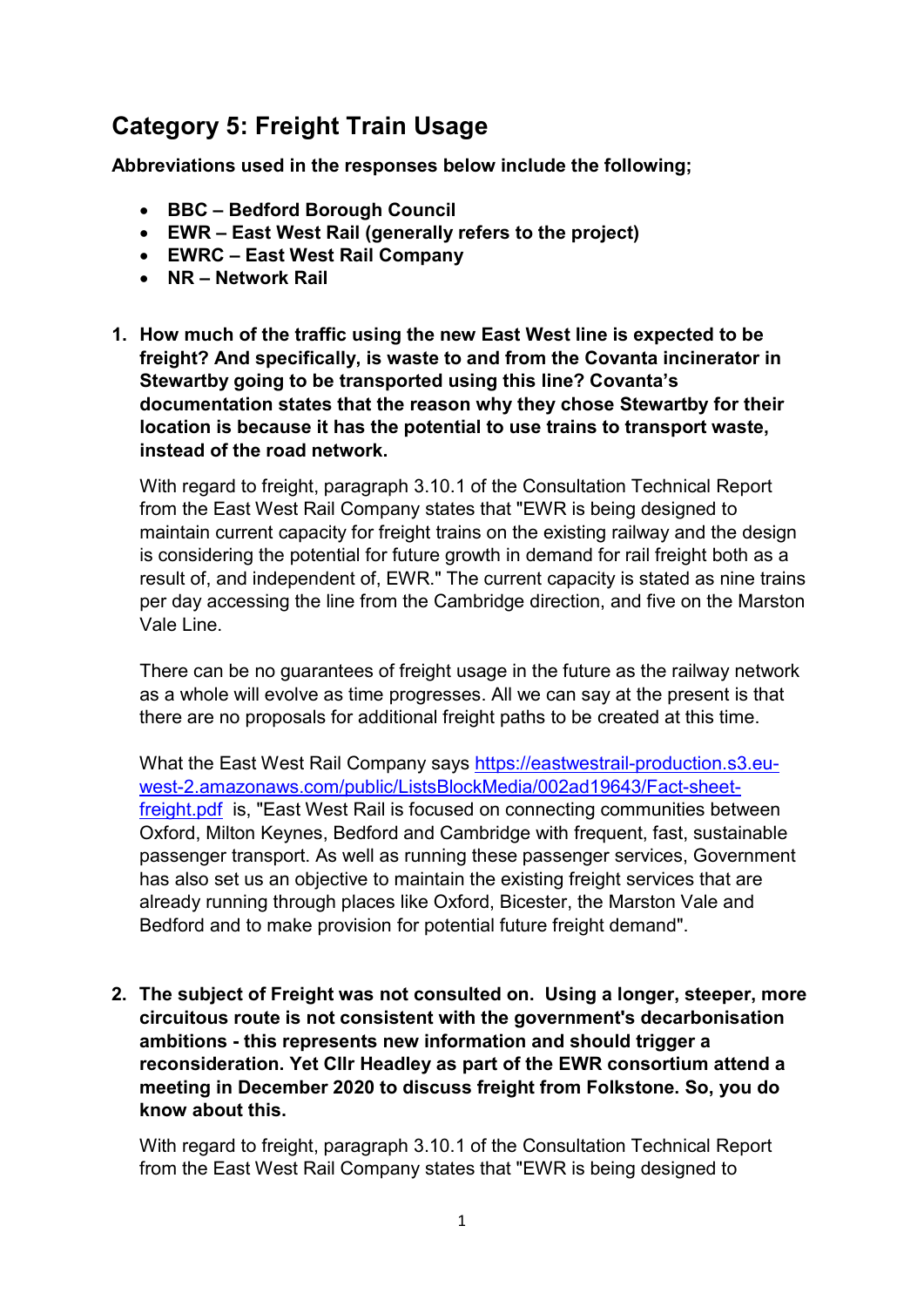maintain current capacity for freight trains on the existing railway and the design is considering the potential for future growth in demand for rail freight both as a result of, and independent of, EWR." The current capacity is stated as nine trains per day accessing the line from the Cambridge direction, and five on the Marston Vale Line.

 The route choice is a matter for EWR and the Government. The primary objective for their choice of route is about connecting communities between Oxford, Milton Keynes, Bedford and Cambridge. A route through the centre of Bedford contributes to achieving that objective.

# 3. What restrictions would be put on night train service to ensure residents get peaceful nights?

 The EWR consultation documents do not suggest 24 hours of freight and, of course, there is already freight going through Bedford Midland station 24 hours per day. This is possible because the railway has four tracks, so trains can continue running whilst two of the tracks are closed for maintenance. It will be much more difficult to maintain the new EWR – as a two track railway – without closing it at night for maintenance. However, this is a matter for EWRC's operational and asset maintenance plans that have not yet been published or shared with this Council, and this is a point the Council is making in its consultation response.

# 4. Would this route serve passenger trains and goods freight both?

What the East West Rail Company says https://eastwestrail-production.s3.eu-<u>freight.pdf</u> is: "East West Rail is focused on connecting communities between Oxford, Milton Keynes, Bedford and Cambridge with frequent, fast, sustainable passenger transport. As well as running these passenger services, Government has also set us an objective to maintain the existing freight services that are already running through places like Oxford, Bicester, the Marston Vale and Bedford and to make provision for potential future freight demand". west-2.amazonaws.com/public/ListsBlockMedia/002ad19643/Fact-sheet-

# 5. I have just come across this paper by Rail Freight Group

http://www.rfg.org.uk/wp-content/uploads/2017/07/E-W-Rail-Position-Paper-July-

 uDnVBE6\_kFJbY4E stating that the EMR scrap recycling site in Bedford town centre next to the Cauldwell train maintenance and servicing depot is considered to have significant development potential as rail freight terminal, with plans to relocate EMR to Stewartby, thereby releasing a valuable plot of land for redevelopment or an expansion of the Cauldwell 2017.pdf?fbclid=IwAR2QiRgoX6Yur4WBa2KaXAL9BA2F6amvtqLj9we1hSA4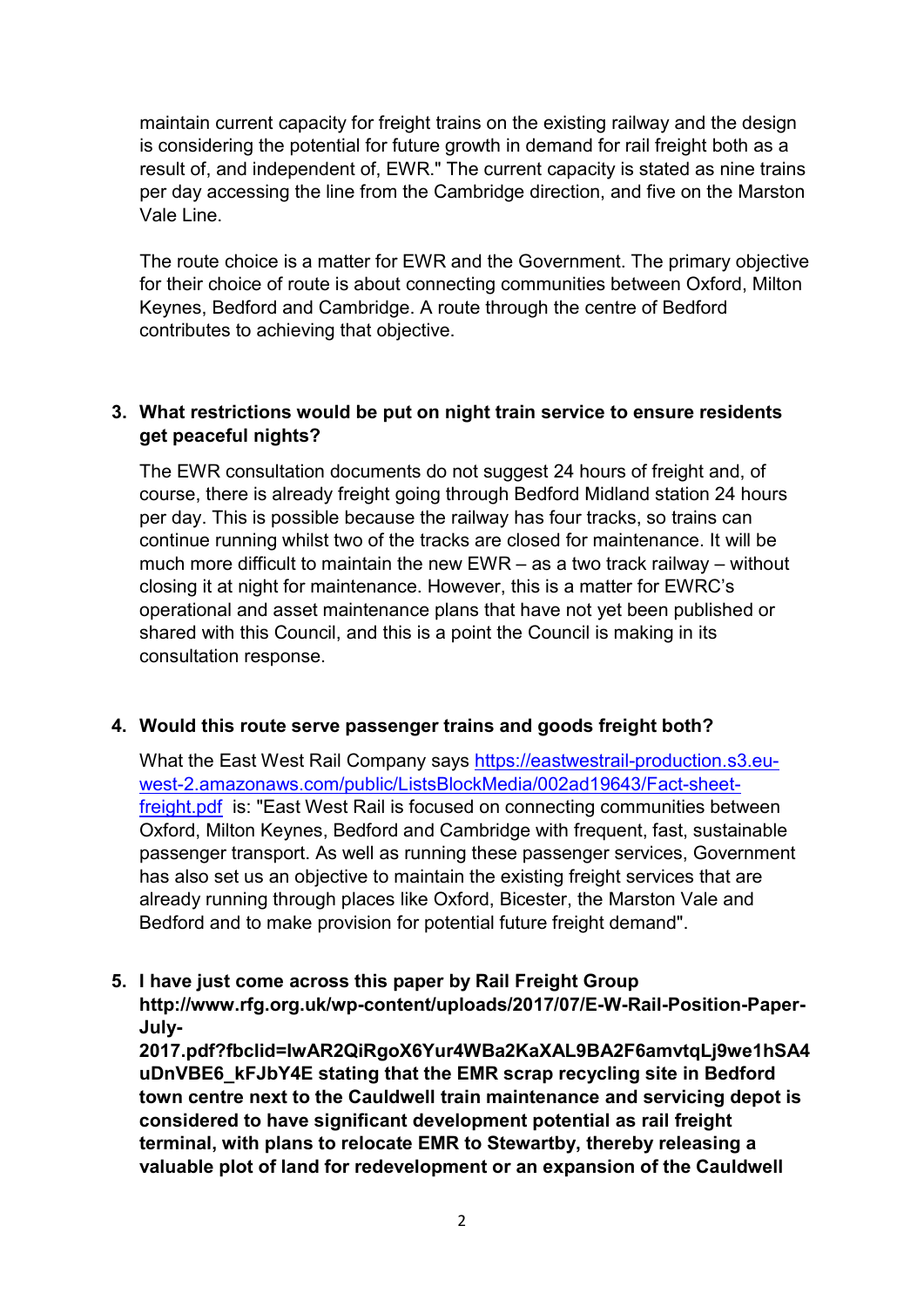## servicing depot. Could you please give me an update on these plans and also explain what the impact on local residential properties would be.

 The Council has not been approached by any developers making such a proposal.

## 6. Increased traffic to Bedford Station will significantly impact on air quality, adding to the damage caused by the diesel freight trains. Will the passenger trains also be diesel?

 BBC is working with EWRC and other partners to consider the implications of a remodelled Bedford Midland Station. Improved access by all transport modes is considered to be essential, as is the management of traffic around the station.

 BBC is pressing for electrification for the whole of the East West Rail line. The Government has confirmed that they are currently considering the case for either full or partial electrification. Partial electrification would involve operation of battery or hydrogen trains that would also take power from the electrified wires.

# 7. Can BBC guarantee that freight usage will not include transportation of toxic waste or waste destined for the incinerators at Stewartby?

 The type of rail traffic carried is a matter for the rail industry, governed by the safety regulations overseen by the Office of Rail and Road, and over which the Council has no control.

# 8. Do you actively welcome freight through Bedford town centre?

 Rail freight traffic already runs through Bedford town centre – up to two trains per hour in each direction on the Midland Main Line. Some of this travels through at high speed.

 Paragraph 3.10.1 of the Consultation Technical Report from the East West Rail Company states that "EWR is being designed to maintain current capacity for freight trains on the existing railway and the design is considering the potential for future growth in demand for rail freight both as a result of, and independent of, EWR." The current capacity is stated as nine trains per day accessing the line from the Cambridge direction, and five on the Marston Vale Line.

 There can be no guarantees of freight usage in the future as the railway network as a whole will evolve as time progresses. All we can say at the present is that there are no proposals for additional freight paths to be created at this time.

# 9. What environmental impacts did / have you asked EWR to consider for their routes?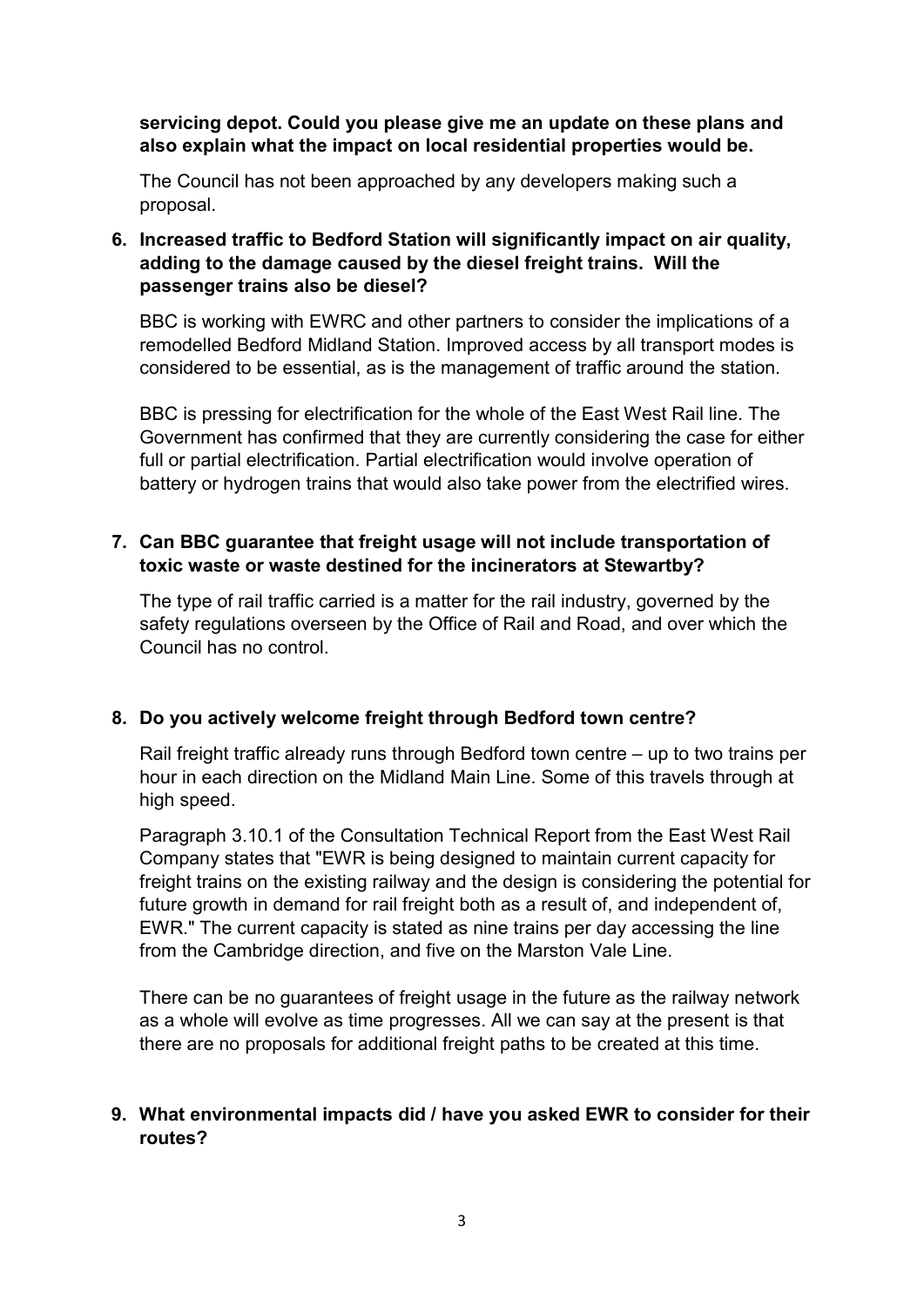The EWR Consultation Technical Report includes an assessment of the environmental impact of each of the potential routes. As the project moves forward, EWRC will be required to undertake and publish a detailed Environmental Impact Assessment, including proposed mitigations, and this will form part of the formal statutory consultation for the Development Consent Order that they will require to build the line.

 The Council is making it clear in its consultation response how important the wide range of environmental impacts are, including visual intrusion, noise, impacts on ancient woodland, scheduled monuments, green spaces, and of course most importantly on people's quality of life.

## 10.How many roads will be permanently cut off as a result of the route, and what will you be doing to support residents who are affected?

 The EWR Consultation Technical Report does not contain sufficient detail to enable the Council to make any assessment of this as far as the route between Bedford and Cambridge is concerned. We do know that the railway industry, supported by its regulator, the Office of Rail and Road, has a policy of not creating any new level crossings. The Council would expect the application for a Development Consent Order that EWRC will need to make for the construction of the railway will also provide for public access across the railway via bridges. The Order will be a subject to a full Statutory Consultation, and the Council will expect EWRC to ensure that proper access across the railway is maintained for all affected.

### 11.What level of confidence do you have in the cost models from Kilborn Consulting, and also from EWR?

 The Council has accepted the findings of Kilborn Consulting in their work on this project.

 However, the costs of constructing the railway have been developed by the EWRC, and will form part of the business case for the project to be presented to Government. The EWRC project team will have detailed information upon which they are building their costings. Kilborn Consulting, on the other hand, were not privy to such costings, but have made a number of assumptions based on many years of industry experience.

## 12.What impact assessment has been done on the impact to air quality of driving diesel trains through Bedford Midland station, considering air quality in Bedford already breaches the levels per the Air Quality Management Area?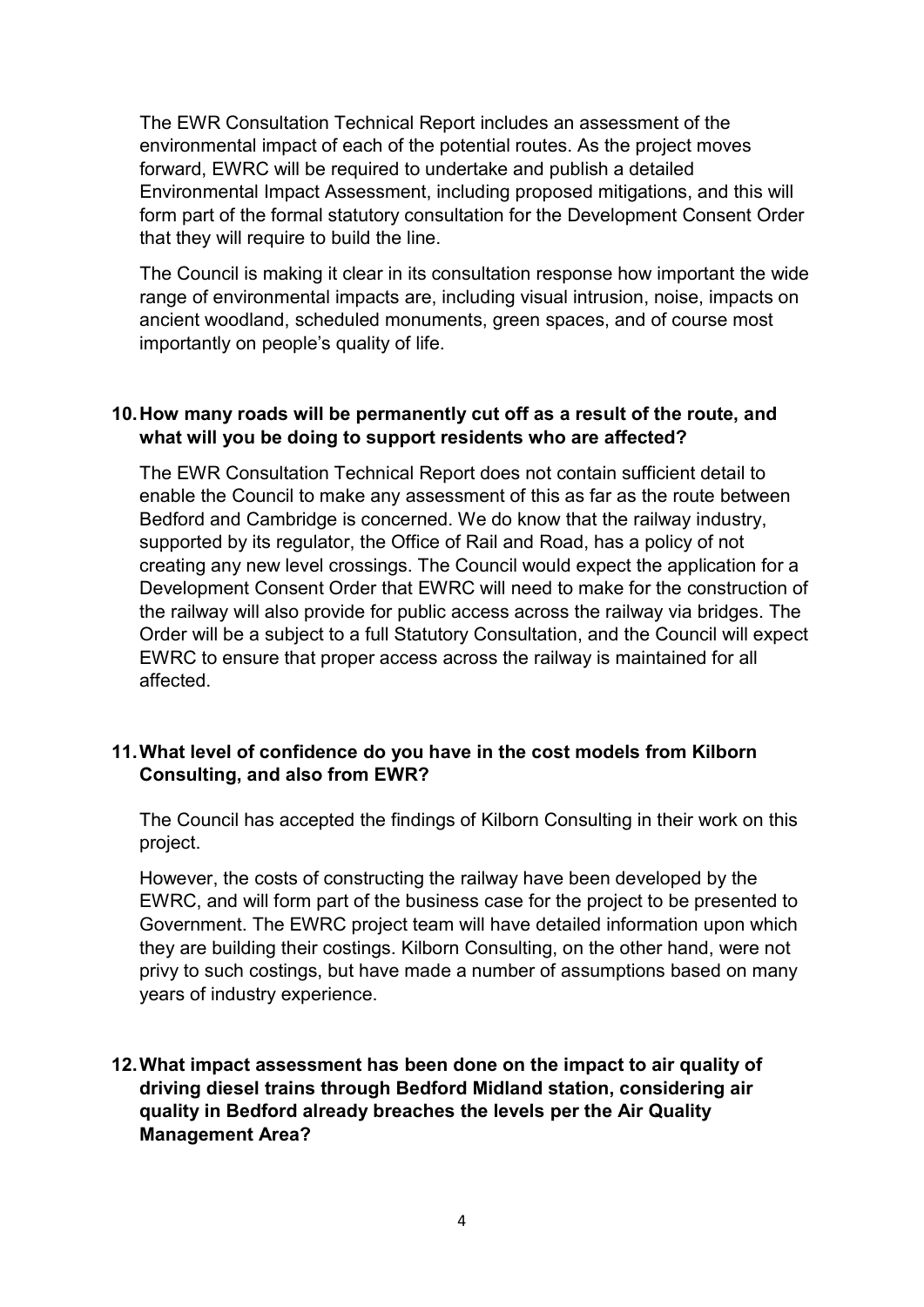EWRC has not yet undertaken a full environmental impact assessment. It will be completed later within the scheme development in accordance with UK legislation. Part of the process will be to identify means to mitigate impacts of the scheme, including the impacts on air quality.

 BBC is pressing for EWR to be electrified. It is important to note that there is already substantial freight traffic through Bedford Midland – up to two trains per hour each way, most of which is hauled by diesel locomotives. It is for the rail industry and Government to address this later point by pursuing a policy of further electrification across the rail network to enable wider use of electric locomotives.

## 13.Have there been BBC discussions with Covanta about providing rail freight services to the Stewartby waste facility?

 BBC has not been involved in discussions with Covanta about the use of rail for its waste operation.

# 14.Where will the £6m funding contribution from BBC towards the redesign and development of Bedford Midland Station be coming from?

# Will this funding from BBC effectively net off the benefit to the town?

 The Council is not contributing any of its own funds to the redevelopment of the station. We submitted a separate bid to central government asking for £6.25M to be allocated to the provision of a top-quality public square outside the new station. We have recently heard that this bid has been successful and we have been awarded 90% of the funding we asked for. At this point, the Council is still considering what this means for the Bedford Midland Station, but please note that this is additional funding specifically for the scheme and is not at the expense of normal Council expenditure.

# 15.As one of the technically most challenging routes, and with the most gradient changes, Route E is going to be the least environmentally friendly to build (due to greater construction impact) and operate (due to increased track length vs other options, and associated consumption of diesel on gradient change). How will BBC mitigate these impacts for residents?

 EWR Company sets out its reasons for choosing Route E in its Preferred Route Options Report - Route-Option-Report.pdf (eastwestrail-production.s3.eu-west-2.amazonaws.com). These are summarised in the current Consultation Document on pp50-51. It states that "Environmental considerations: the route via Cambourne [Route E] allows us to avoid the most environmentally challenging areas and avoid potential direct impacts on irreplaceable or sensitive environmental features, including heritage assets, with good opportunities to increase biodiversity."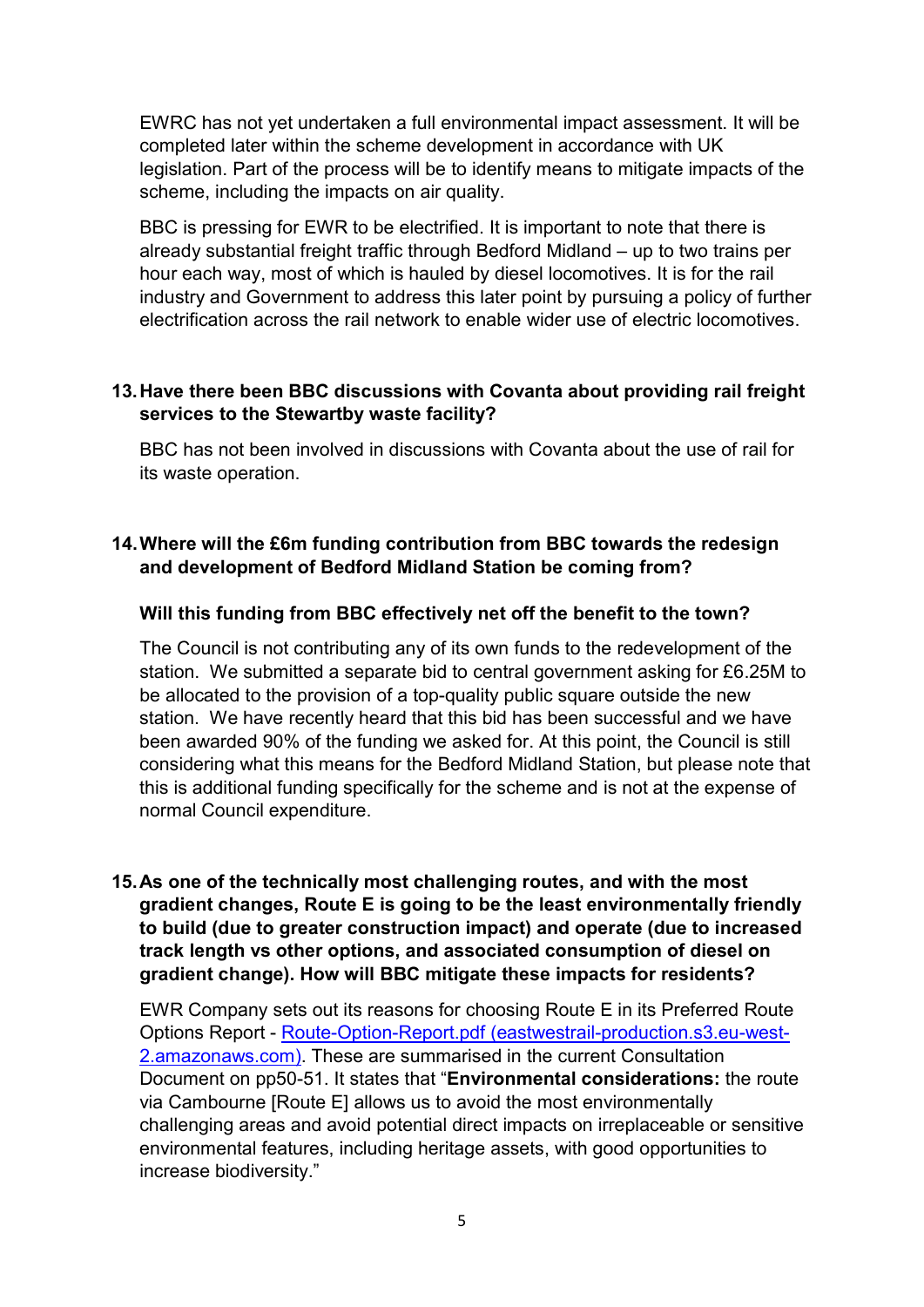BBC will engage proactively with EWR Company to ensure that impacts on residents are mitigated.

### 16.Has the level of public response against Route E surprised you?

 This is a rare project with the potential for significant impacts both positive and less positive, on Bedford and the whole Borough. It is not surprising that so many people should share their opinions and we encouraged people to do so in press releases and newsletters, and on social media. BBC understands that Route E will generate public response from those residents directly affected. The same can be said for any other route that EWR had chosen.

 The choice of route was made by EWRC and the Government, not by BBC. EWRC say in their Consultation Document (p50) that: "Feedback from communities and stakeholders during the 2019 consultation was central to our decision to recommend route option E as the preferred route option. This route option, linking existing stations in Bedford and Cambridge with communities in Cambourne and the area north of Sandy, south of St. Neots, received the most support from respondents."

# 17.When the EWR Technical Report states that "a new station south of Bedford would generate slightly greater increases in jobs and productivity than routes serving Bedford Midland due to faster journey times", what other considerations made you choose to lobby for passenger and freight services through Bedford?

 The Council's considerations are set out clearly in its BBC's March 2019 response to the EWR Consultation on routes, available here.

# 18.In regards to Freight, neither EWR or BBC can properly address this. It is clear from EWR freight is part of the proposal. How as a Council could you look to have this going through the town, with increased waste from Stewartby? A Southern route would be better for all.

 Rail freight traffic already runs through Bedford town centre – up to two trains per hour in each direction on the Midland Main Line. Some of this travels through at high speed.

 With regard to freight, paragraph 3.10.1 of the Consultation Technical Report from the East West Rail Company states that "EWR is being designed to maintain current capacity for freight trains on the existing railway and the design is considering the potential for future growth in demand for rail freight both as a result of, and independent of, EWR." The current capacity is stated as nine trains per day accessing the line from the Cambridge direction, and five on the Marston Vale Line.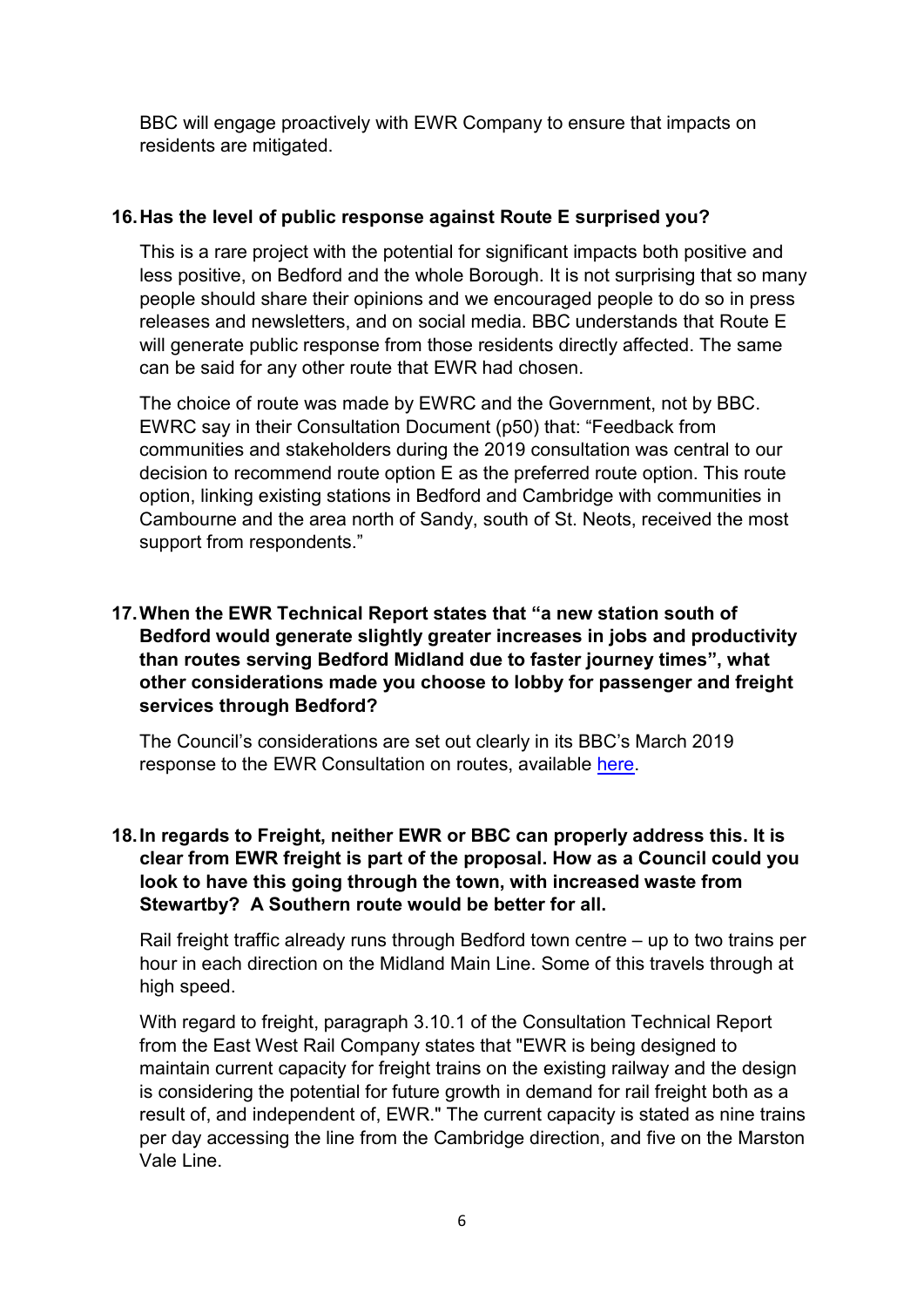The route choice is of course a matter for EWR and the Government. The primary objective for their choice of route is about connecting communities between Oxford, Milton Keynes, Bedford and Cambridge. A route through the centre of Bedford contributes to achieving that objective.

## 19.The Council paid out £75k for their own investigation, however the focus was more to Route E and not full investigations to a Southern route, so in itself that report is flawed.

 The Council considered the route options presented by EWR Company in their March 2019 consultation. The Council's objectives and considerations are set out in their response to that consultation, available here.

 The southern route would also have jeopardised, or at the very least delayed by 5 years, the building of Wixams station, which has been a Council commitment for over a decade. It was made quite clear to the Council in meetings with the Department for Transport in June 2019 that the construction of Wixams station would need to be delayed until a much later stage in the design of EWR if the southern route were chosen.

 20.Cambridge Council are still in discussions to the route around them, we think Bedford should also be pushing the same. This is something St Neots wish to address for further talks before decisions can be reached due to the massive viaduct. There are a lot of unanswered questions before a major decision like this can be made. How could a decision on Route E be made, without these questions being answered.? Why as a Council have you not pushed for better maps rather than a faded white band? The consultations are flawed and misleading and therefore we ask the Council to listen to the concerns of the town and state more answers are needed prior to agreeing to the proposals and readdress to which route is in the best interest for Bedford.

 The decision to adopt Route E as the preferred corridor for the East West Railway was made by the East West Railway Company in January 2020.

 The initial consultation for the section between Bedford and Cambridge took place in 2019. Almost 7,000 people gave feedback following 6 weeks of consultation on the five route options. You can read more about the consultation, including reviewing the public feedback at https://eastwestrail.co.uk/theproject/bedford-to-cambridge.

 EWR will undertake a full environmental impact assessment as the scheme progresses through the development stages, and this will be carried out in accordance with UK legislation. Part of the process will be to identify means to mitigate impacts of the scheme, including the visual impacts of large structures and their alternatives. The Council is determined to minimise the environmental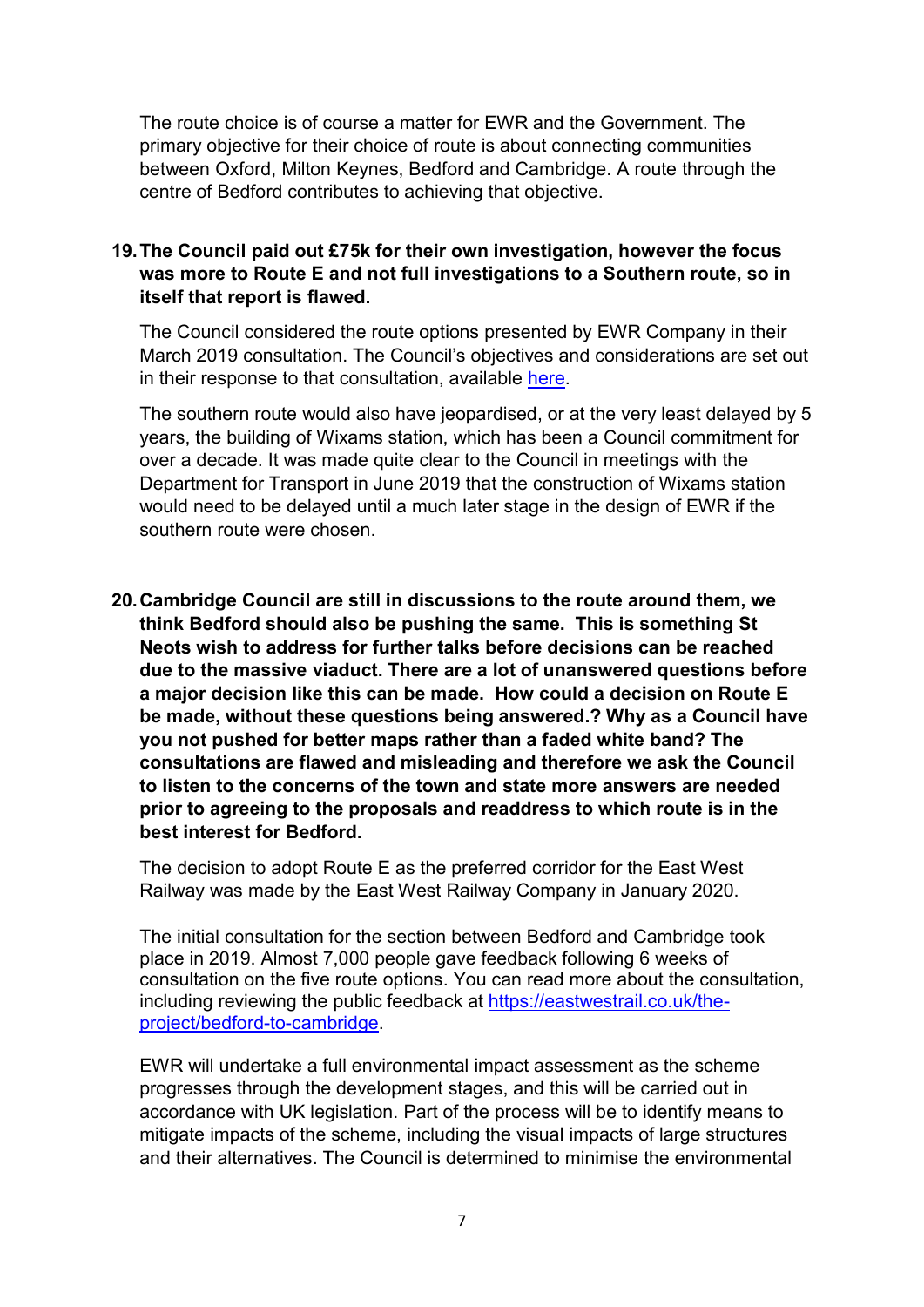impact of the route, and we will continue to engage with EWRC to ensure that they are sensitive to local issues.

 21.The use of freight was omitted from the consultation paperwork. There are several reports from England's Economic Heartland Strategic Transport Forum, Network Rail, Rail Freight Group, EWR Co, that has outlined the use of freight on the EWR line. E.g. A presentation from EWR Co in December 2020 indicates that Route E will carry freight between Felixstowe and Southampton (with the UK's biggest freight hub planned for Bicester). Network Rail's freight report of 2017 states that the demand for freight is forecast to increase by 3% per annum to 2042. This would mean a 35% increase in demand by the time the EWR line goes live in 2030.

#### Is BBC aware of the increased freight traffic that is proposed for the EWR line?

 Paragraph 3.10.1 of the Consultation Technical Report from the East West Rail Company states that "EWR is being designed to maintain current capacity for freight trains on the existing railway and the design is considering the potential for future growth in demand for rail freight both as a result of, and independent of, EWR." The current capacity is stated as nine trains per day accessing the line from the Cambridge direction, and five on the Marston Vale Line.

 There can be no guarantees of freight usage in the future as the railway network as a whole will evolve as time progresses. All we can say at the present is that there are no proposals for additional freight paths to be created at this time.

What the East West Rail Company says <u>https://eastwestrail-production.s3.eu</u>freight.pdf is: "East West Rail is focused on connecting communities between Oxford, Milton Keynes, Bedford and Cambridge with frequent, fast, sustainable passenger transport. As well as running these passenger services, Government has also set us an objective to maintain the existing freight services that are already running through places like Oxford, Bicester, the Marston Vale and Bedford and to make provision for potential future freight demand". west-2.amazonaws.com/public/ListsBlockMedia/002ad19643/Fact-sheet-

### 22.What is the benefit for significantly increased freight traffic coming through the centre of Bedford and through rural Bedfordshire countryside?

 BBC understands that long distance freight traffic does not specifically benefit residents of the Borough, although it is in the national interest as it takes freight traffic off the road network. The Council also is clear that the benefits of the EWR passenger railway to the Borough and its residents will be significant. The Council cannot stop the rail industry from using the railway for freight trains, and the use of the railway is a matter for the rail industry and Government.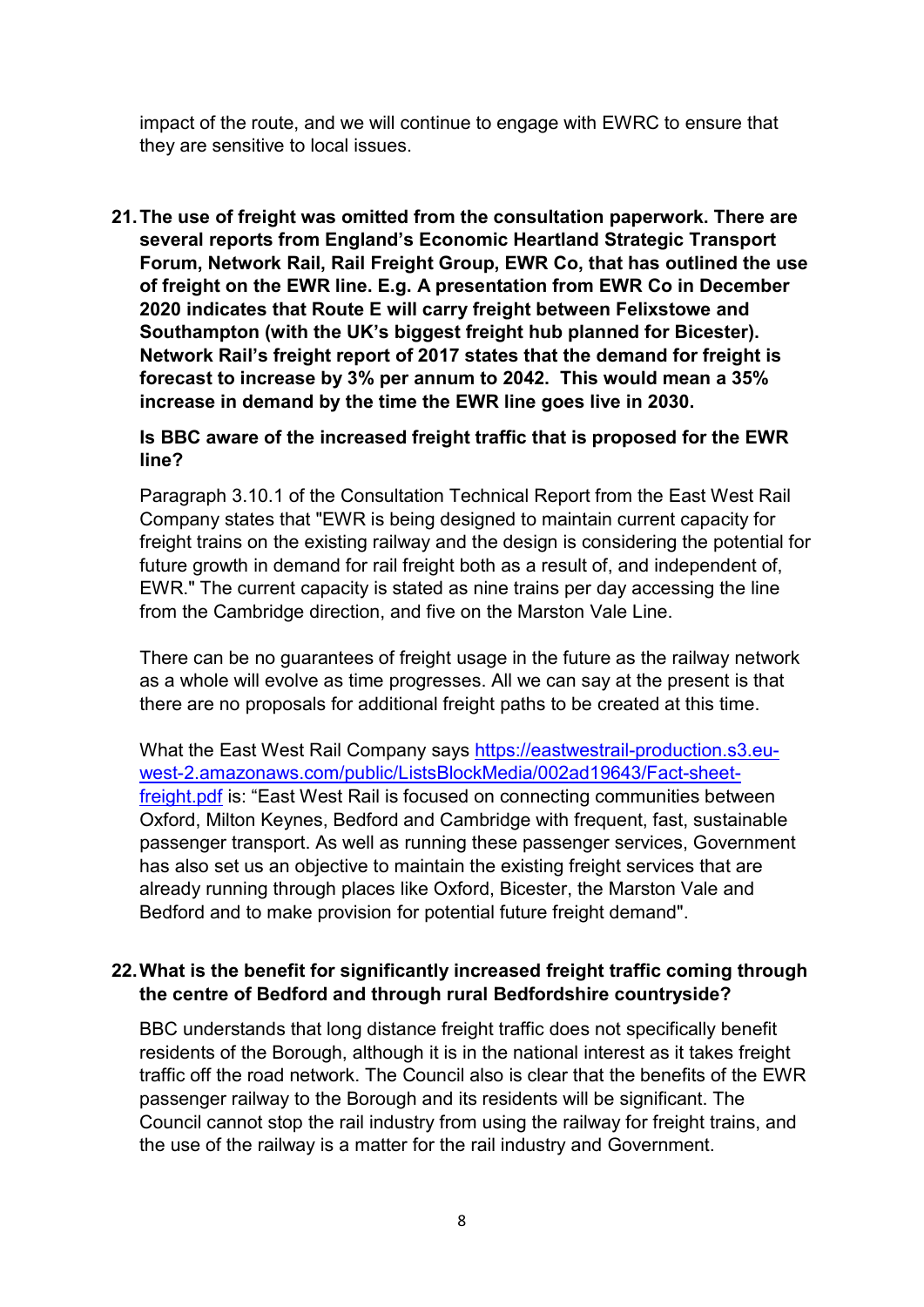## 23.Does BBC agree that it would be more beneficial that additional freight traffic, i.e. freight traveling solely East to West/West to East on the EWR line, did not travel through the town?

 BBC understands that long distance freight traffic does not specifically benefit residents of the Borough, although it is in the national interest as it takes freight traffic off the road network. The Council also is clear that the benefits of the EWR passenger railway to the Borough and its residents will be significant. The Council cannot stop the rail industry from using the railway for freight trains, and the use of the railway is a matter for the rail industry and Government.

### 24.Has BBC completed an environmental study of the impact additional freight traffic would have on the town and countryside, especially as it is very likely to be using diesel powered trains?

 BBC is pressing for EWR to be electrified. It is important to note that freight traffic already runs through Bedford Midland – up to two trains per hour each way, most of which is hauled by diesel locomotives. It is for the rail industry and Government to address this later point by pursuing a policy of further electrification across the rail network to enable wider use of electric locomotives.

# 25.Would not a better solution be to have the, solely East to West/West to East, freight traffic traveling along an existing traffic corridor around Bedford, i.e. the A421?

 The railway is primarily a passenger route which may accommodate some freight activity. EWRC, supported by the Government, has concluded that a northern route which passes through Bedford has a higher potential for additional benefits than a southern route along the A421 road corridor.

 26.Route E Consultation These are my comments on the different things being proposed now Route E (is currently) the chosen option. Deep cuttings and huge viaducts are going to completely destroy the rural setting of Clapham and the green recreational areas as outlined above. We cannot let this happen. Why are there no other options for this section of the line - why can't it go further north and then cut across at Twinwoods so that it does not destroy this lovely stretch of green land between Bedford and Clapham. Other parts of the route have options but for this part through Clapham no other options are given! This railway is a direct violation of all that the Clapham Parish Council put into their Clapham plan.....it destroys the nature and character of the village in so many ways. We cannot allow any possibility of freight on this line. Will you ensure this?

 The only way to retain any sense of the countryside and character of Clapham would be for there to be tunnelling rather than a viaduct and deep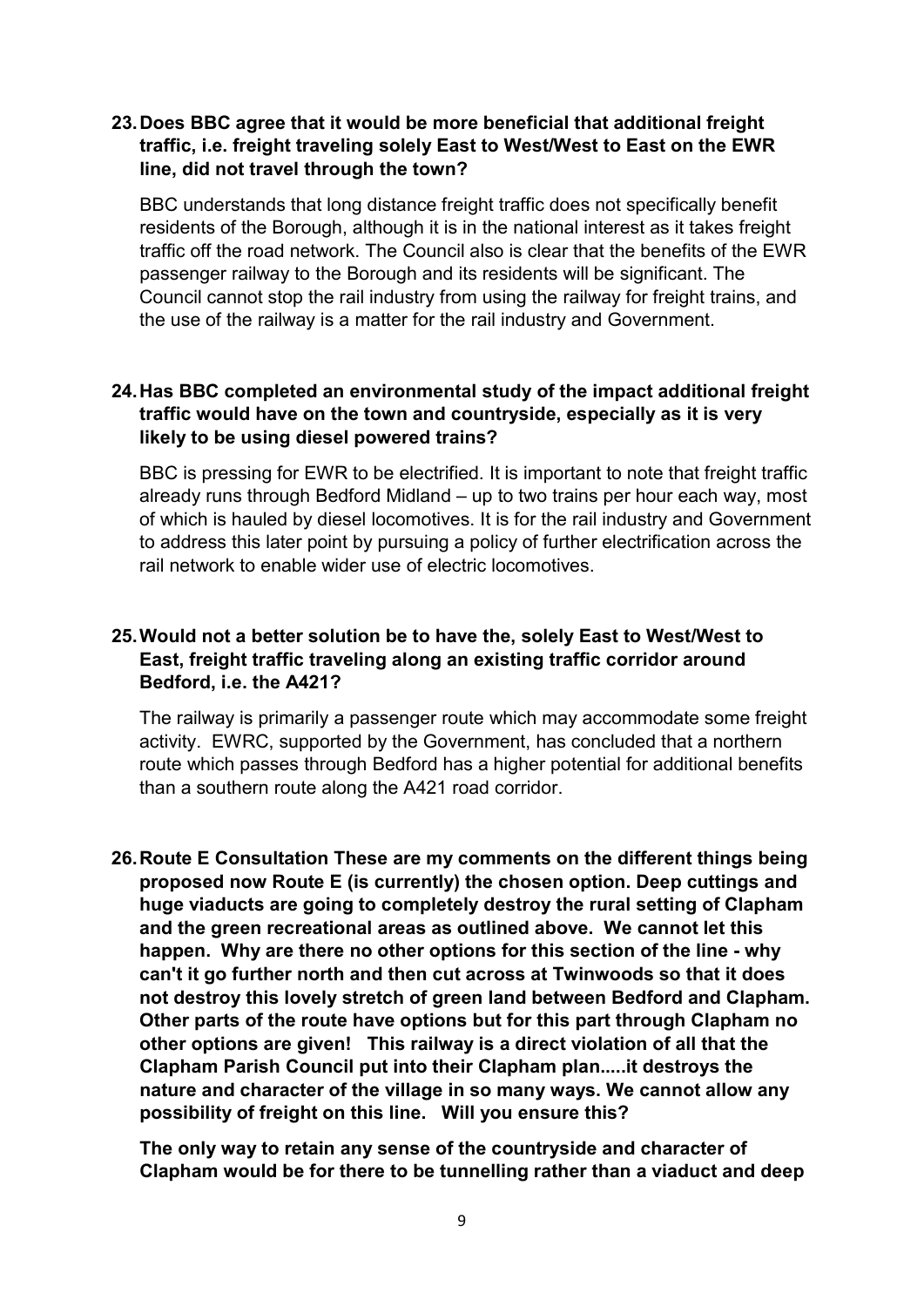cuttings. This should be looked into and taken into account. If it is more expensive or not possible then this is more evidence that route E is not a sensible option.

 Disruption to Clapham will be huge from construction ...how can this be mitigated? As it is we struggle to leave our village in the mornings because of traffic - it can take up to 20mins or more currently, The levels of disruption to build these kind of engineering feats to cross the rivers and roads with viaducts will be unacceptable to the residents of Clapham.

 BBC's response to the EWR consultation includes a requirement for EWRC to work with the Council to mitigate these impacts, including the balance between tunnelling and cutting. The Council notes the view about the impact on Clapham, which will need to considered carefully and appropriate mitigations developed by EWRC. We believe that there might be a less intrusive alternative which we are keen to explore with EWRC. BBC will continue to press for further discussions on this issue.

### 27.Have there been BBC discussions with Covanta about providing rail freight services to the Stewartby waste facility?

 BBC has not been involved in discussions with Covanta about the use of rail for its waste operation.

## 28.Why was Bedford Borough Council not aware of the intended 24 hours use by freight trains? Were they not consulted or not informed during the 2019 consultations. If they were not aware and this has only just come to light then this again proves that the original consultation was deeply flawed.

 The EWR consultation documents do not suggest 24 hours of freight and it should be noted that there is already freight going through Bedford Midland station 24 hours per day. This is possible because the railway has four tracks, so trains can continue running whilst two of the tracks are closed for maintenance. It will be much more difficult to maintain the new EWR – as a two track railway – without closing it at night for maintenance. However, this is a matter for EWR Company's operational and asset maintenance plans that have not yet been published or shared with this Council, and this is a point the Council has made in its consultation response which can be found here.

# 29.Why is Bedford Council apparently not concerned about EWR freight negotiations with Felixstowe or possible contracts with East Anglian counties for the transport of waste to the Covanta Incinerator at Marston Vale?

 BBC has not been involved in discussions with Covanta about the use of rail for its waste operation. The frequency and type of rail traffic carried is a matter for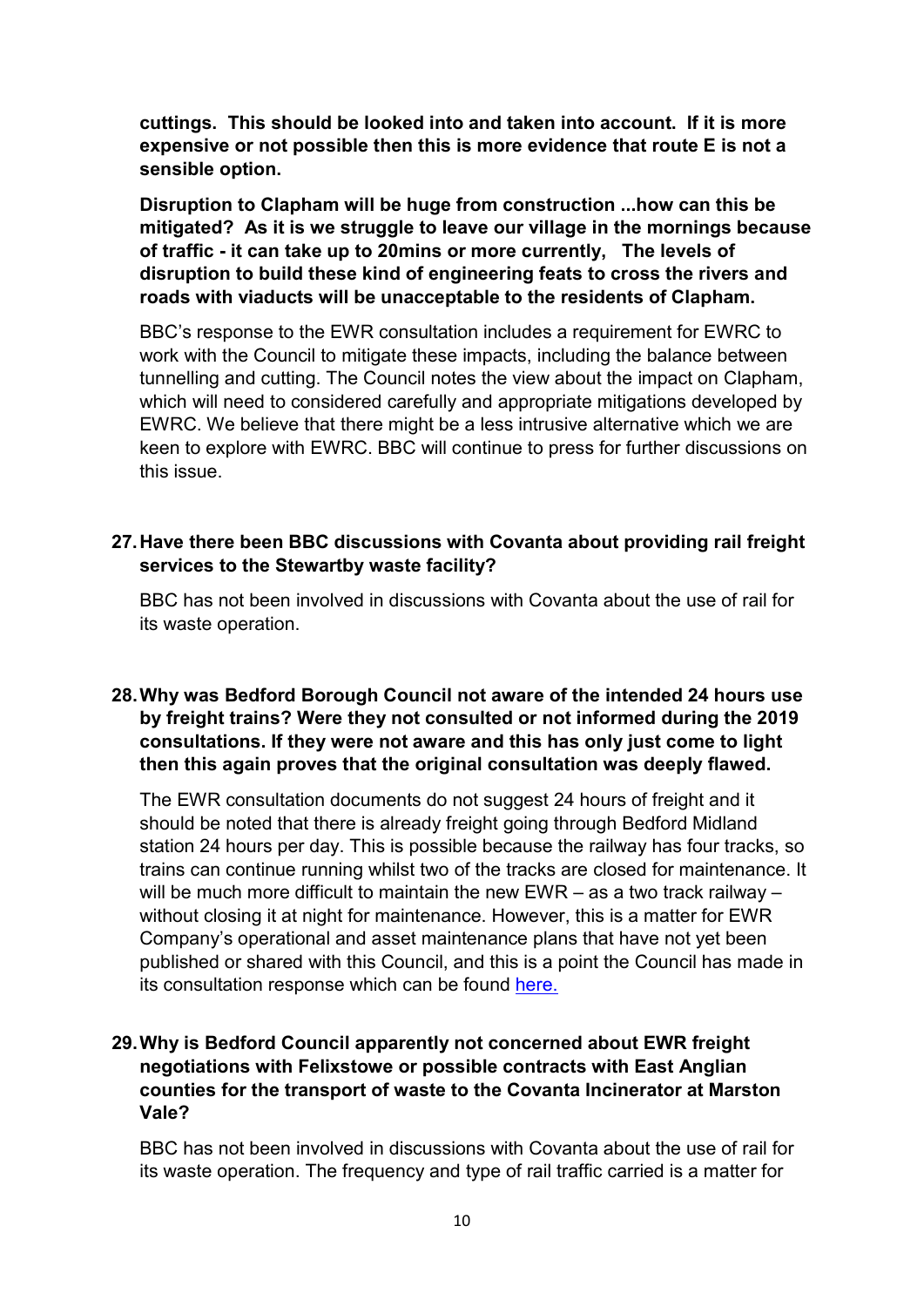the rail industry, governed by the safety regulations overseen by the Office of Rail and Road, and over which the Council has no control.

# 30.What discussions has Cllr Headley had regarding freight terminals in Bedfordshire brickfields?

 The frequency and type of rail traffic carried is a matter for the rail industry, governed by the safety regulations overseen by the Office of Rail and Road, and over which the Council has no control. BBC would not expect to be involved in discussions with operators about the use of rail for their operation.

There are no current proposals for freight terminals in Bedford Borough.

# 31.Freight has been mentioned in the past but clearly the balance of language on passenger to freight has been misleading and freight has been undersold hitherto. Why hasn't BBC done more to highlight this? Why has BBC not been transparent with material information? Who is monitoring the Mayor and Cllr Headley's conduct?

 BBC understands that long distance freight traffic does not specifically benefit residents of the Borough, although it is in the national interest as it takes freight traffic off the road network. The Council also is clear that the benefits of the EWR passenger railway to the Borough and its residents will be significant. The Council cannot stop the rail industry from using the railway for freight trains, and the use of the railway is a matter for the rail industry and Government.

 32.I am writing as requested ahead of your online consultations to confirm that I own a home at {number removed} Park Farm Court, Carriage Drive, Clapham MK41 {second part of postcode removed} and have found out, by chance, that you intend to run a diesel passenger and freight railway through Carriage Drive, Clapham?. After 40 years of hard work my lifes savings has been sunk into this house move and I have in fact paid a high premium to move to this spot of beauty, emphasis on peace and a train line is unimaginable and I am asking for an explanation please why you would choose this location?

 The decision to adopt Route E on the East West Railway was not made by Bedford Borough Council, it was made by the East West Railway Company in January 2020 and supported by the Government.

 The consultation for the section between Bedford and Cambridge took place in 2019. Almost 7,000 people gave feedback following 6 weeks of consultation on the five route options. You can read more about the consultation, including